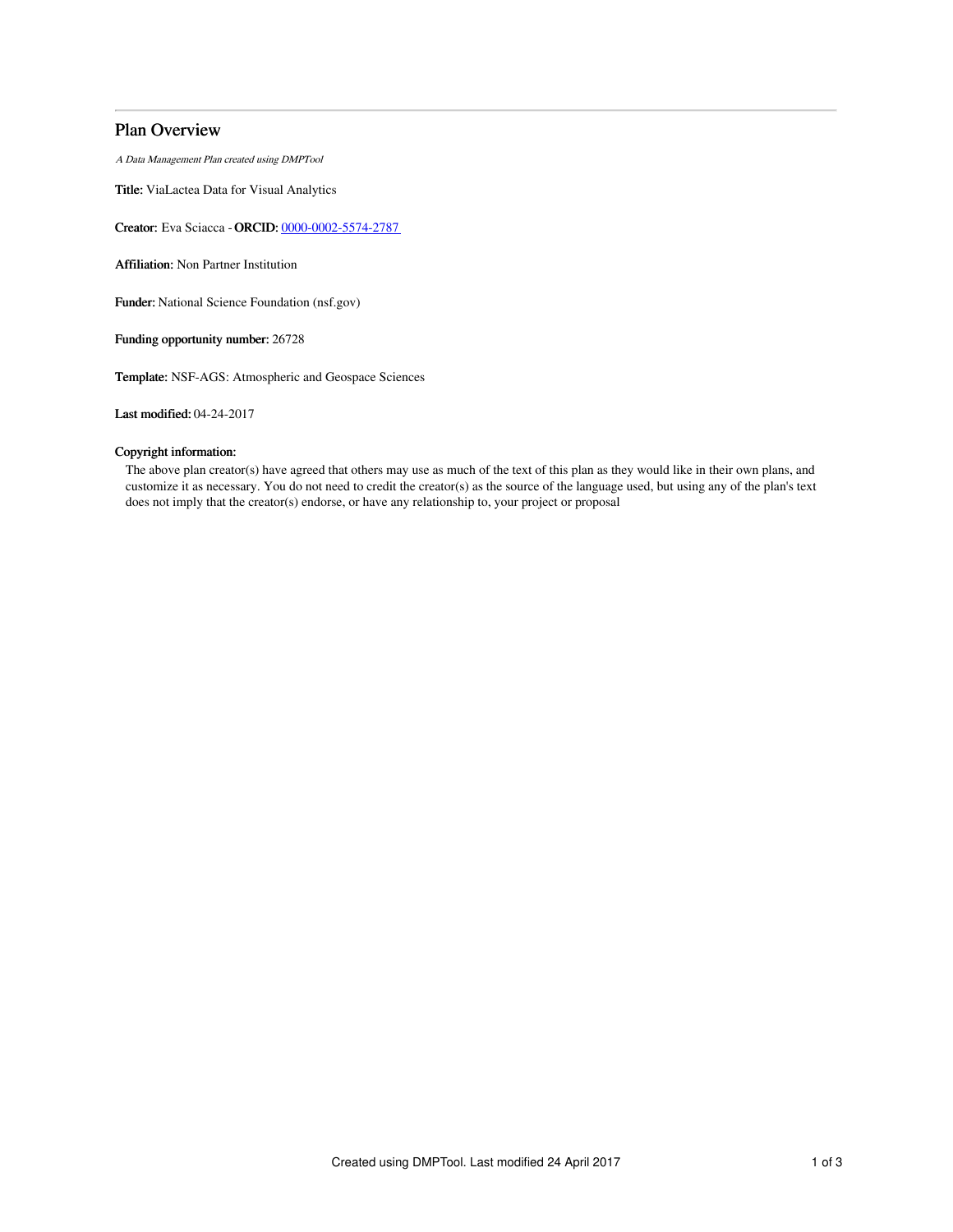## Products of research

Describe the types of data and products that will be generated in the research, such as physical samples, space and/or time-dependent information on chemical and physical processes, images, spectra, final or intermediate numerical results, theoretical formalisms, computational strategies, software, and curriculum materials. The ViaLactea Visual Analytics (VLVA) will consume a variety of surveys to analyze star formation regions within the Milky Way Galactic Plane in different wavelength.

Near-InfraRed: UKIDSS (http://www.ukidss.org) and VISTA VVV (http://mwm.astro.puc.cl/mw/index.php/Main\_Page).

Currently the following surveys are made accessible for analysis, the surveys can be classified into the following categories:

- Mid-InfraRed: The GLIMPSE (http://www.astro.wisc.edu/glimpse), WISE (http://wise.ssl.berkeley.edu ) and MIPSGAL (http://mipsgal.ipac.caltech.edu).
- Far-InfraRed: HERSCHEL Hi-GAL (http://hi-gal.ifsi-roma.inaf.it).
- Sub-millimetre continuum: ATLASGAL (http://atlasgal.mpifr-bonn.mpg.de/cgi-bin/ATLASGAL\_DATABASE.cgi) and JCMT (http://www.eaobservatory.org/jcmt/science/legacy-survey/).
- Molecular and Atomic Line Surveys: the Galactic Ring Survey (http://www.bu.edu/galacticring) (GRS) and the International Galactic Plane Survey (http://www.ras.ucalgary.ca/IGPS) (IGPS)
- Radio continuum: the CORNISH (http://www.leeds.ac.uk/Cornish) and MAGPIS (http://third.ucllnl.org/gps/).
- Molecular Masers: the Methanol Multi-Beam survey (http://www.jb.man.ac.uk/research/methanol) (MMB)

Each survey retains its own data policy and only the public part will be made available to the VLVA users.

Products of these analysis will be published in the major journals detailing the pipelines and workflows to obtain them and will be made publicly available within the ViaLactea Knowledge Base (VLKB) for further studies and analysis.

#### Data format

Describe the format in which the data or products are stored (e.g. hardcopy logs and/or instrument outputs, ASCII, XML files, HDF5, CDF, etc). What metadata will be part of the data sets produced?

The accessed data are available in the following formats:

Flexible Image Transport System (FITS) cubes : Radio cubes surveys and pointed archives.

for the following surveys: CHIMP, CHaMP, HOPS, ThrUMMS, JCMT-HARPS, MALT90, VGPS, CGPS, SPGS

- FITS images : Continuum surveys.
- for the following surveys: CORNISH, MAGPIS, MIPSGAL, WISE
	- Catalogues Single band catalogues used in band-merging (in CSV).

for the following surveys: WISE, ATLASGAL, BGPS, MIPSGAL, MSX

#### Access to data, and data sharing practices and policies

Describe your plans for providing access to data, including websites maintained by your research group and contributions to public databases. If maintenance of a web site or database is the direct responsibility of your group, provide information about the period of time the web site or database is expected to be maintained. Also describe your practice or policies regarding the release of data—for example whether data are available before or after formal publication and the approximate duration of time that the data will be kept private. Describe your policies (where applicable) for protection of propriety data, privacy and confidentiality, intellectual property, or other rights or requirements.

The data will be updated following survey updates and analysis results (e.g. for band-merging processing or filamentary sturcture detections) due to updates to the pipelines used to generate them.

Versions of the data product that have been revised due to errors / updates (other than new data) will be retained in an archive system. A revision history document will describe the revisions made.

Backups of the data files will be retained at the INAF IA2 data center.

#### Policies and provisions for re-use, re-distribution and production of derivatives

Describe your policies regarding the use of data provided via general access or sharing. If you plan to provide data on a website, will the site contain disclaimers, or conditions regarding the use of the data in other publications or products? If the data or products are copyrighted, how will this be noted on the website?

The final data product will be released to the public as soon as the star formation studies have been completed and the data have been prepared. There is no period of exclusive use by the data collectors. Users can access the data files via the VLVA and the VLKB interfaces. Raw data will be maintained on internally accessible servers and made available on request at no charge to the user.